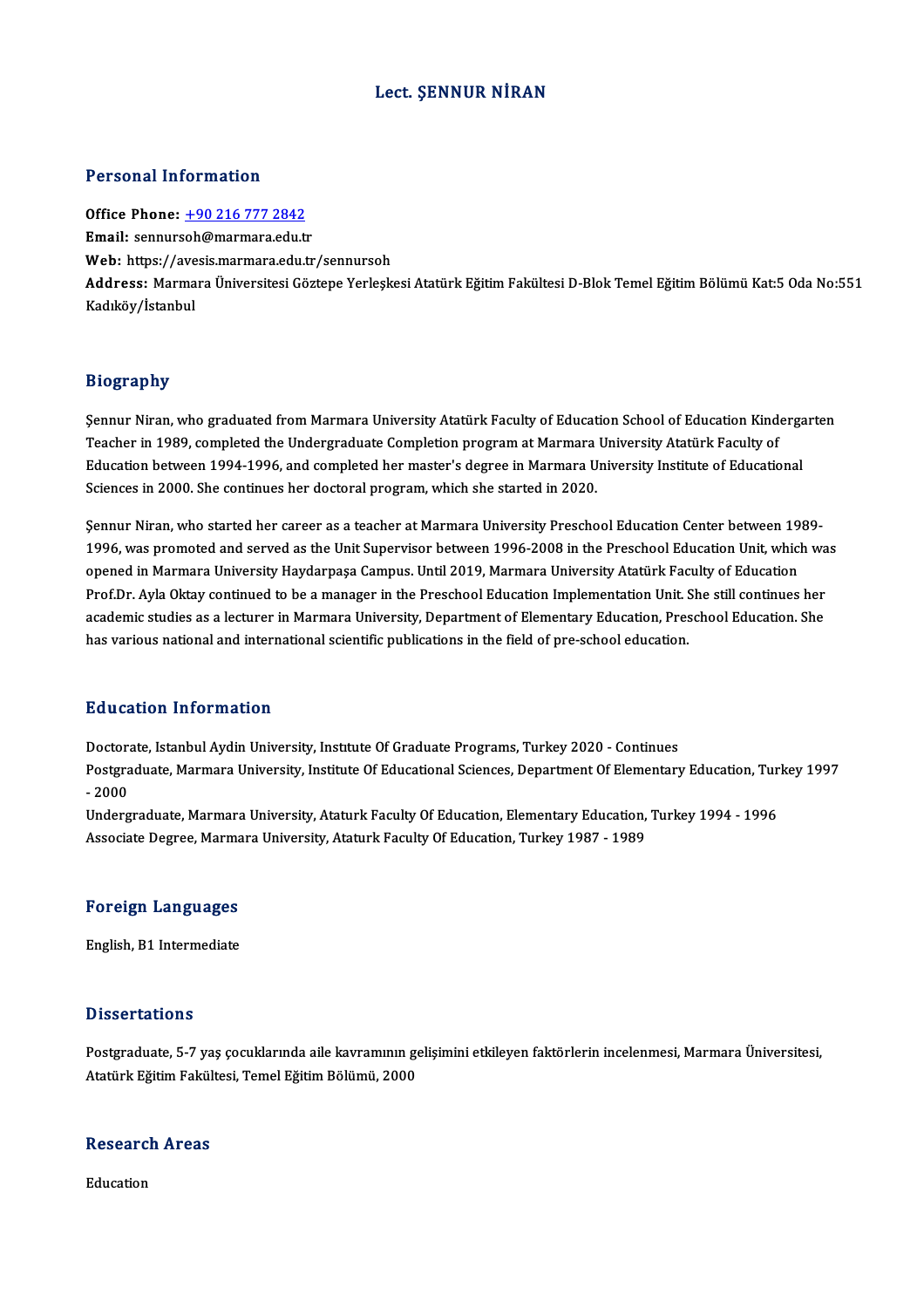#### Academic Titles / Tasks

Lecturer, Marmara University, Ataturk Faculty Of Education, Elementary Education, 1992 - Continues

#### Academic and Administrative Experience

Academic and Administrative Experience<br>Prof.Dr. Ayla Oktay Okul Öncesi Eğitim Uygulama Birimi Yöneticisi, Marmara University, Ataturk Faculty Of Education,<br>Flamentary Education, 2008, 2019 Elementary Education, 2008 - 2019<br>Elementary Education, 2008 - 2019<br>Clay Öncesi Eğitim Merkeri (Havdarı Prof.Dr. Ayla Oktay Okul Öncesi Eğitim Uygulama Birimi Yöneticisi, Marmara University, Ataturk Faculty Of Edu<br>Elementary Education, 2008 - 2019<br>Okul Öncesi Eğitim Merkezi(Haydarpaşa)Birim Sorumlusu, Marmara University, Ata

Elementary Education, 2008 - 2019<br>Okul Öncesi Eğitim Merkezi(Haydarpaşa)Birim Sorumlusu, Marmara University, Ataturk Faculty Of Education,<br>Elementary Education, 1996 - 2008

#### Courses

Erken Çocukluk Eğitimi Politikaları, Undergraduate, 2021 - 2022 SSATBSS<br>Erken Çocukluk Eğitimi Politikaları, Undergraduate, 2021 - 2022<br>Farklı Ülkelerde Erken Çocukluk Eğitimi, Undergraduate, 2021 - 2022<br>Cosuğu Tanıma ve Doğarlandirma, Undergraduata, 2020, 2021 Erken Çocukluk Eğitimi Politikaları, Undergraduate, 2021 - 2022<br>Farklı Ülkelerde Erken Çocukluk Eğitimi, Undergraduate, 2021 - .<br>Çocuğu Tanıma ve Değerlendirme, Undergraduate, 2020 - 2021<br>Fğitimde Proje Hazırlama Undergrad Çocuğu Tanıma ve Değerlendirme, Undergraduate, 2020 - 2021<br>Eğitimde Proje Hazırlama, Undergraduate, 2019 - 2020 ARAŞTIRMAPROJESİ1,Undergraduate,2019 -2020

### Articles Published in Other Journals

I. OKUL ÖNCESİ EĞİTİMİ ÖĞRETMEN ADAYLARININ ÖĞRETMENLİK UYGULAMASINA İLİŞKİN SES TÜSTENDÜ IN OTIDI JOUTNUS<br>OKUL ÖNCESİ EĞİTİMİ ÖĞRETMEN ADAYLARININ ÖĞRETMEN<br>GÖRÜŞLERİ VE UYGULAMADA KARŞILAŞTIKLARI SORUNLAR<br>Niran S. Polat Ö OKUL ÖNCESİ I<br>GÖRÜŞLERİ VE<br>Niran Ş., Polat Ö.<br>Modoniyot Eğitim GÖRÜŞLERİ VE UYGULAMADA KARŞILAŞTIKLARI SORUNLAR<br>Niran Ş., Polat Ö.<br>Medeniyet Eğitim Araştırmaları Dergisi, vol.5, no.2, pp.40-57, 2021 (National Refreed University Journal)<br>Okul Öngesi Dönemdeki Casuklanın Ör Dürenleme Be

## Niran Ş., Polat Ö.<br>I . Okul Öncesi Dönemdeki Çocukların Öz Düzenleme Becerileri ile Oyun Tercihleri Arasındaki İlişkinin<br>I . Okul Öncesi Dönemdeki Çocukların Öz Düzenleme Becerileri ile Oyun Tercihleri Arasındaki İlişkinin Medeniyet Eği<br><mark>Okul Öncesi</mark><br>İncelenmesi<br>Tugayeğlu N Okul Öncesi Dönemdeki Çocukların Öz<br>İncelenmesi<br>Tuzcuoğlu N., Niran Ş., Azkeskin K., Özkan S.<br>ULUSLARARASI KARAMANOĞLU MEHMETE

İncelenmesi<br>Tuzcuoğlu N., Niran Ş., Azkeskin K., Özkan S.<br>ULUSLARARASI KARAMANOĞLU MEHMETBEY EĞİTİM ARAŞTIRMALARI DERGİSİ , vol.2, no.1, pp.1-7, 2020<br>(International Befereed University Journal) Tuzcuoğlu N., Niran Ş., Azkeskin K., Özkan S.<br>ULUSLARARASI KARAMANOĞLU MEHMETB<br>(International Refereed University Journal)<br>THE COMBABISION OF 54-66 MONTHS ULUSLARARASI KARAMANOĞLU MEHMETBEY EĞİTİM ARAŞTIRMALARI DERGİSİ , vol.2, no.1, pp.1-7, 2020<br>(International Refereed University Journal)<br>III. THE COMPARISION OF 54 66 MONTHS OLD CHILDREN S READINESS FOR PRIMARY SCHOOLDU

- (International Refereed University Journal)<br>THE COMPARISION OF 54 66 MONTHS OLD CHILDREN S READINESS<br>PRESCHOOL PERIOD AND THEIR ADAPTATION TO PRIMARY SCHOOL<br>POLATÖ NIRAN S. KÜCÜKOČLUE ÜNSALEÖ, VU DIZ T THE COMPARISION OF 54 66 MONTHS OLD CHILDRE<br>PRESCHOOL PERIOD AND THEIR ADAPTATION TO PF<br>POLAT Ö., NİRAN Ş., KÜÇÜKOĞLU E., ÜNSAL F. Ö. , YILDIZ T.<br>International Journal on New Tronds in Education and Thei PRESCHOOL PERIOD AND THEIR ADAPTATION TO PRIMARY SCHOOL<br>POLAT Ö., NİRAN Ş., KÜÇÜKOĞLU E., ÜNSAL F. Ö. , YILDIZ T.<br>International Journal on New Trends in Education and Their Implications, 2014 (Refereed Journals of Other<br>In POLAT Ö., Nİ<br>International<br>Institutions)<br>The Comnat International Journal on New Trends in Education and Their Implications, 2014 (Refereed Journals of Other<br>Institutions)<br>IV. The Comparision Of 54 66 Months Old Children s Readiness For Primary School During Preschool<br>Pario
- Institutions)<br>The Comparision Of 54 66 Months Old Children :<br>Period And Their Adaptation To Primary School<br>POLATÖ KÜCÜKOČLUE NİRANS ÜNSALEÖ YUD The Comparision Of 54 66 Months Old Children s Re<br>Period And Their Adaptation To Primary School<br>POLAT Ö., KÜÇÜKOĞLU E., NİRAN Ş., ÜNSAL F. Ö. , YILDIZ T.<br>International Journal on New Trands in Education and Thei Period And Their Adaptation To Primary School<br>POLAT Ö., KÜÇÜKOĞLU E., NİRAN Ş., ÜNSAL F. Ö. , YILDIZ T.<br>International Journal on New Trends in Education and Their Implications, vol.5, no.1, pp.169-182, 2014 (Refereed<br>Journ POLAT Ö., KÜÇÜKOĞLU E., NİR.<br>International Journal on New T<br>Journals of Other Institutions)<br>E4 EE AVI IK COCUKLAPIN International Journal on New Trends in Education and Their Implications, vol.5, no.1, pp.169-182, 2014 (F<br>Journals of Other Institutions)<br>V. 54 66 AYLIK ÇOCUKLARIN OKUL ÖNCESİ DÖNEMDEKİ İLKOKULA HAZIROLUŞDÜZEYLERİ İLE<br>ILKO
- Journals of Other Institutions)<br>54 66 AYLIK ÇOCUKLARIN OKUL ÖNCESİ DÖNE<br>İLKOKULA UYUMLARININ KARŞILAŞTIRILMASI<br>POLATÖ KÜÇÜKOĞLU E NİRAN S-ÜNSAL E Ö- YUL 54 66 AYLIK ÇOCUKLARIN OKUL ÖNCESİ DÖNEMDEK<br>İLKOKULA UYUMLARININ KARŞILAŞTIRILMASI<br>POLAT Ö., KÜÇÜKOĞLU E., NİRAN Ş., ÜNSAL F. Ö. , YILDIZ T.<br>International Jaurnal on New Tranda in Education and Thei İLKOKULA UYUMLARININ KARŞILAŞTIRILMASI<br>POLAT Ö., KÜÇÜKOĞLU E., NİRAN Ş., ÜNSAL F. Ö. , YILDIZ T.<br>Internetional Journal on New Trends in Education and Their Implications, vol.5, pp.169-182, 2014 (Refereed<br>Journals of Other POLAT Ö., KÜÇÜKOĞLU E., NİR.<br>Internetional Journal on New T<br>Journals of Other Institutions)<br>OKUL ÖNCESİNDE CERİ DÖ Internetional Journal on New Trends in Education and Their Implications, vol.5, pp.169-182, 2014 (Refereed<br>Journals of Other Institutions)<br>VI. OKUL ÖNCESİNDE GERİ DÖNÜŞÜM KAVRAMI AİLE KATILIMLI PROJE TABANLI BİRPROGRAM ORN Journals of Other Institutions)<br>OKUL ÖNCESİNDE GERİ DÖNÜŞÜM KAVRAMI<br>Tezcan G., NİRAN Ş., Küçükoğlu E., Şallı D., Dağal A.<br>Fğitim ve Öğretim Arastırmaları Dergisileyrnal of I
- OKUL ÖNCESİNDE GERİ DÖNÜŞÜM KAVRAMI AİLE KATILIMLI PROJE TABANLI BİRPROGRAM ORNE<br>Tezcan G., NİRAN Ş., Küçükoğlu E., Şallı D., Dağal A.<br>Eğitim ve Öğretim Araştırmaları DergisiJournal of Research in Education and Teaching, v Tezcan G., NİRAN Ş., Küçükoğlu E., Şallı D., Dağal A.<br>Eğitim ve Öğretim Araştırmaları DergisiJournal of Research in Education and Teaching, vol.2, pp.234-241, 2013<br>(Refereed Journals of Other Institutions)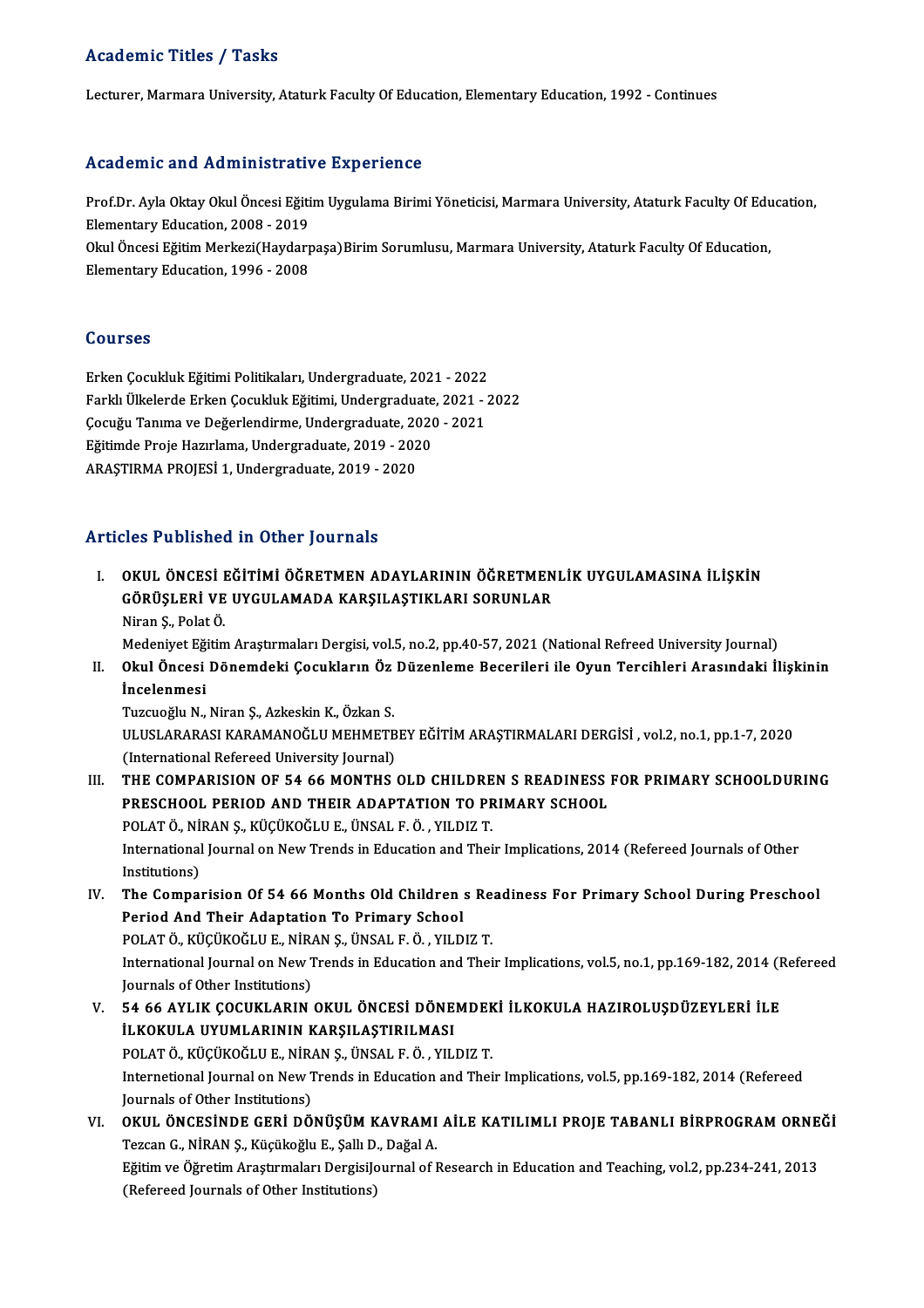# Books&Book Chapters ooks & Book Chapters<br>I. 12. Bölüm: Hindistan<br>Niron S

### I. 12. Bölüm: Hindistan<br>Niran S.

12. Bölüm: Hindistan<br>Niran Ş.<br>in: DÜNYA ÜLKELERİNDE EĞİTİM SİSTEMLERİ VE OKUL ÖNCESİ EĞİTİM, Prof. Dr. Ayla OKTAY,Doç. Dr. Özgül<br>POLAT Editar Pegem A Yayıncılık Arkara np 200 228, 2021 Niran Ş.<br>in: DÜNYA ÜLKELERİNDE EĞİTİM SİSTEMLERİ VE OKUL ÖNCI<br>POLAT, Editor, Pegem A Yayıncılık, Ankara, pp.309-338, 2021<br>Okul öngesi dönem sosuklarında anna baba sosuk ileti in: DÜNYA ÜLKELERİNDE EĞİTİM SİSTEMLERİ VE OKUL ÖNCESİ EĞİTİM, Prof. Dr. Ayla OKTAY,Doç. Dr. Özgül<br>POLAT, Editor, Pegem A Yayıncılık, Ankara, pp.309-338, 2021<br>II. Okul öncesi dönem çocuklarında anne-baba-çocuk iletişiminin

## POLAT, Editor, Pegem A Yayıncılık, Ankara, pp.309-338, 2021<br>II. Okul öncesi dönem çocuklarında anne-baba-çocuk iletişiminin sosyal problem çözme becerilerine<br>etkisinin incelenmesi.

Tuzcuoğlu N., Niran S. etkisinin incelenmesi.<br>Tuzcuoğlu N., Niran Ş.<br>in: Bilim İnsanı Dr. Mustafa Eski'ye Armağan, Hüseyin Yolcu,Sibel Oğuz Haçat, Editor, Pegem A Yayıncılık, Ankara, Tuzcuoğlu N., Nirai<br>in: Bilim İnsanı Dr.<br>pp.522-532, 2020<br>8. Adım Galdu Za

- pp.522-532, 2020<br>III. 8 Adım Çoklu Zeka Eğitim Seti 8 Kitap KÜÇÜKOĞLU E., NİRAN Ş. 8 Adım Çoklu Zeka Eğitim S<br>KÜÇÜKOĞLU E., NİRAN Ş.<br>Ya-Pa Yayınları, İstanbul, 2010<br>9 ADIM GOKLU ZEKA EĞİTİL
- IV. 8 ADIM ÇOKLU ZEKA EĞİTİM SETİ<br>NİRAN Ş., KÜÇÜKOĞLU E. Ya-Pa Yayınları, İstanbul,<br>8 ADIM ÇOKLU ZEKA E<br>NİRAN Ş., KÜÇÜKOĞLU E.<br>YA BA YAYIN BAZAPLAM 8 ADIM ÇOKLU ZEKA EĞİTİM SETİ<br>NİRAN Ş., KÜÇÜKOĞLU E.<br>YA-PA YAYIN PAZARLAMA SAN. VE TİC. A.Ş., İstanbul, 2010<br>YA-PA Q MAT 3 4 YAS
- V. YA PA Q MAT 3 4 YAŞ<br>NİRAN Ş. YA-PA YA<br>YA PA Q<br>NİRAN Ş.<br>YA PA YA YA-PAYAYIN PAZARLAMA SAN. VE TİC. A.Ş. İSTANBUL, İstanbul, 2010

### Refereed Congress / Symposium Publications in Proceedings

efereed Congress / Symposium Publications in Proceedings<br>I. Etkileşimli Kitap okumanın Çocukların Betimsel, Yaşantısal ve Duyuşsal Sorulara Verdikleri<br>Covenlara Etkici reca congress<br>Etkileşimli Kitap<br>Cevaplara Etkisi<br>POLATÖ *V*ÜCÜVC Etkileşimli Kitap okumanın Çocu<br>Cevaplara Etkisi<br>POLAT Ö., KÜÇÜKOĞLU E., NİRAN Ş.<br>Internatineal Consrees on Educatio

POLAT Ö., KÜÇÜKOĞLU E., NİRAN Ş.

Cevaplara Etkisi<br>POLAT Ö., KÜÇÜKOĞLU E., NİRAN Ş.<br>Internatinoal Congress on Education, Distance Education and Educational Technology, Antalya, Turkey, 24 - 25<br>November 2017, pp.265-285 Internatinoal Congress on Education, Distance Education and Educational Technology, Antalya, Turkey, 24 - :<br>November 2017, pp.265-285<br>II. 60-72 Aylık Çocuklarla Etkileşimli Kitap Okuma Çalışmalarının Dil Becerileri Açısınd

November 2017, pp.265-285<br>60-72 Aylık Çocuklarla Etkileşimli Kitap Okul<br>Hazırbulunuşluklarına Etkisinin İncelenmesi<br>PektÖ Küsükoğlu E. Niran S 60-72 Aylık Çocuklarla Etki<br>Hazırbulunuşluklarına Etki:<br>Polat Ö., Küçükoğlu E., Niran Ş.<br>International Congress on Edu Hazırbulunuşluklarına Etkisinin İncelenmesi<br>Polat Ö., Küçükoğlu E., Niran Ş.<br>International Congress on Education, Distance Education and Educational Technology, Antalya, Turkey, 24 - 25<br>Navember 2017, pp.250,264

Polat Ö., Küçükoğlu E., Niran Ş<br>International Congress on Edu<br>November 2017, pp.250-264<br>60.73. Aylık Cosuklarla Eth International Congress on Education, Distance Education and Educational Technology, Antalya, Turkey, 24 - 1<br>November 2017, pp.250-264<br>III. 60-72 Aylık Çocuklarla Etkileşimli Kitap Okuma Çalışmalarının Dil Becerileri Açısın

November 2017, pp.250-264<br>60-72 Aylık Çocuklarla Etkileşimli Ki<br>Hazırılıklarına Etkisinin İncelenmesi<br>POLATÖ KÜÇÜKOĞLUE NİRANS 60-72 Aylık Çocuklarla Etkileşin<br>Hazırılıklarına Etkisinin İncelen<br>POLAT Ö., KÜÇÜKOĞLU E., NİRAN Ş.<br>2. Uluslaranası Eğitim Uzaltan Eğiti

Hazırılıklarına Etkisinin İncelenmesi<br>POLAT Ö., KÜÇÜKOĞLU E., NİRAN Ş.<br>3. Uluslararası Eğitim, Uzaktan Eğitim ve Eğitim Teknolojileri Kongresi, Turkey, 24 - 25 November 2017, pp.252-POLA<br>3. Uli<br>264<br>1. Hei 3. Uluslararası Eğitim, Uzaktan Eğitim ve Eğitim Teknolojileri Kongresi, Turkey,<br>264<br>IV. I Have Rights Too Project Based Parent Ivolvement Program Sample<br>SALLID ÜNSALEÖ KÜÇÜKOĞLUE NİPAN S

- 264<br>I Have Rights Too Project Based Parent Ive<br>ŞALLI D., ÜNSAL F. Ö. , KÜÇÜKOĞLU E., NİRAN Ş.<br>2rd Werld Conferange en Edusational And Instr I Have Rights Too Project Based Parent Ivolvement Program Sample<br>ŞALLI D., ÜNSAL F. Ö. , KÜÇÜKOĞLU E., NİRAN Ş.<br>3rd World Conferance on Educational And Instructional Studies, 6 - 08 November 2014, pp.92-93<br>Okul Öngesinde C SALLI D., ÜNSAL F. Ö. , KÜÇÜKOĞLU E., NİRAN Ş.<br>3rd World Conferance on Educational And Instructional Studies, 6 - 08 November 2014, pp.92-93<br>1. Okul Öncesinde Geri Dönüşüm Kavramı Aile Katılımlı Proje Tabanlı Bir Program Ö
- 3rd World Conferance on Educational And Instructional Oncesinde Geri Dönüşüm Kavramı Aile<br>NİRAN Ş., Küçükoğlu E., Tezcan G., Dağal A., Şallı D.<br>Ath International Conferance on Now Trands in Ed V. Okul Öncesinde Geri Dönüşüm Kavramı Aile Katılımlı Proje Tabanlı Bir Program Örneği<br>NİRAN Ş., Küçükoğlu E., Tezcan G., Dağal A., Şallı D.<br>4th International Conferance on New Trends in Education and Their Implicatons, An NİRAN Ş., Küçükoğlu E., Tezcan G., Dağal A., Şallı D. 4th International Conferance on New Trends in Education and Their Implicatons, Antalya, Turkey, 25 - 27 Ap<br>2013<br>VI. CONTRIBUTIONS OF MUSICAL GAMES TO VOCABULARY TEACHING IN PRE SCHOOL EDUCATION<br>NIPAN S. MIRICULU CAN A.A. M
- 2013<br>CONTRIBUTIONS OF MUSICAL GAMES TO V<br>NİRAN Ş., MİRİCİ İ. H. , CAN A. A. , METİN F. E. Ç.<br>The First International Troja Canakkala Langu CONTRIBUTIONS OF MUSICAL GAMES TO VOCABULARY TEACHING IN PRE SCHOOL EDUCATION<br>NIRAN Ş., MIRICI İ. H. , CAN A. A. , METİN F. E. Ç.<br>The First International Troia – Çanakkale Language Teaching and School Development Symposium

NiRAN Ș., MiRiCI İ. H. , CAN A. A. , METIN F. E. Ç.<br>The First International Troia – Çanakkale Language Teaching and School Development Symposium "Foreign<br>Language Teaching and School Development on the Way to Europe",. ÇAN The First International Troia - Çanakkale Language Teaching and School Development Symposium "Foreign